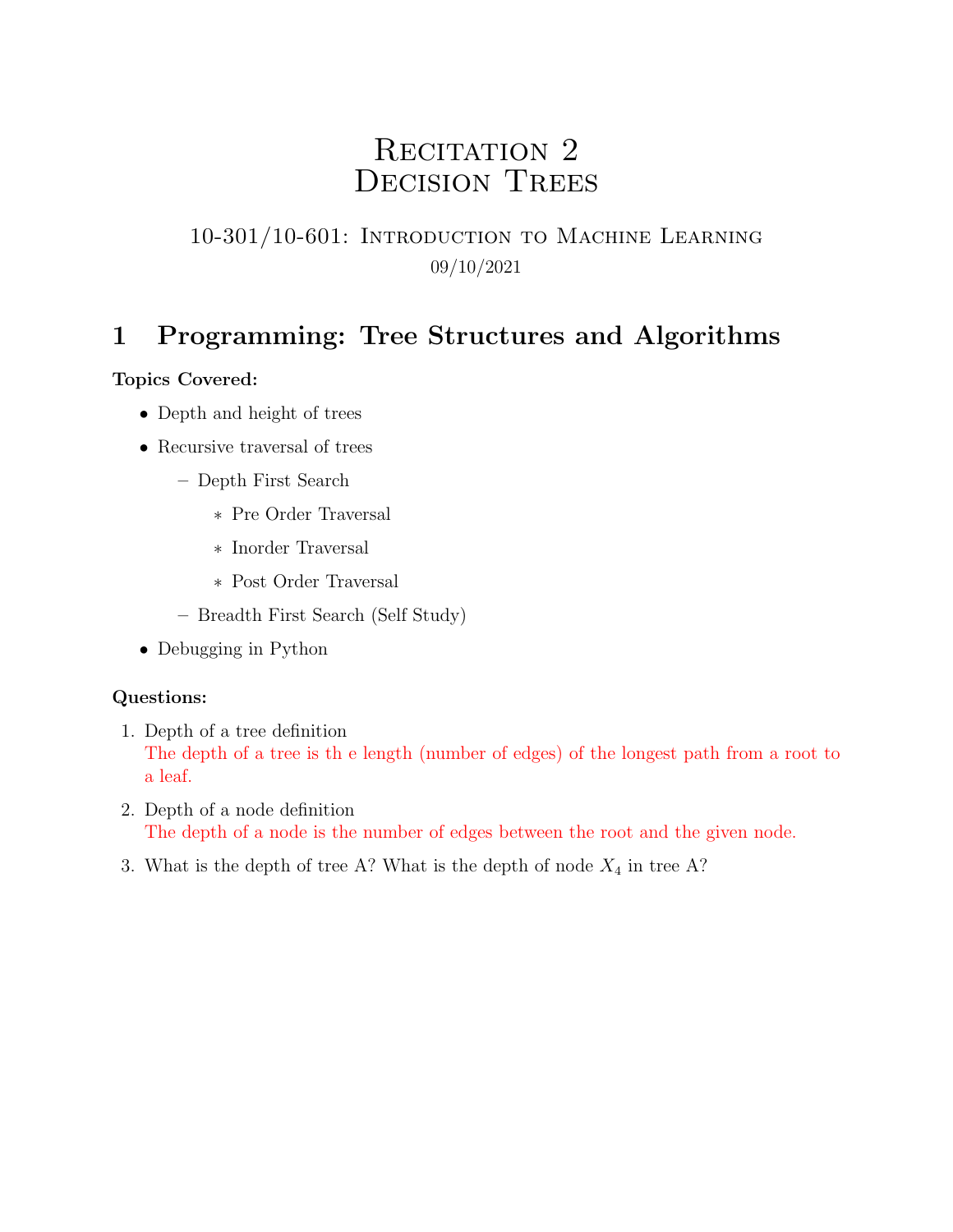

The depth of tree A is 3 and the depth of node  $X_4$  is 2.

4. What is the depth of tree B?



The depth of tree B is 1 (decision stump).

5. What is the depth of tree C? What are the depths of nodes  $X_1$  and  $X_5$  in tree A?



The depth of tree C is 4. The depth of node  $X_1$  is 0 and the depth of  $X_5$  is 2.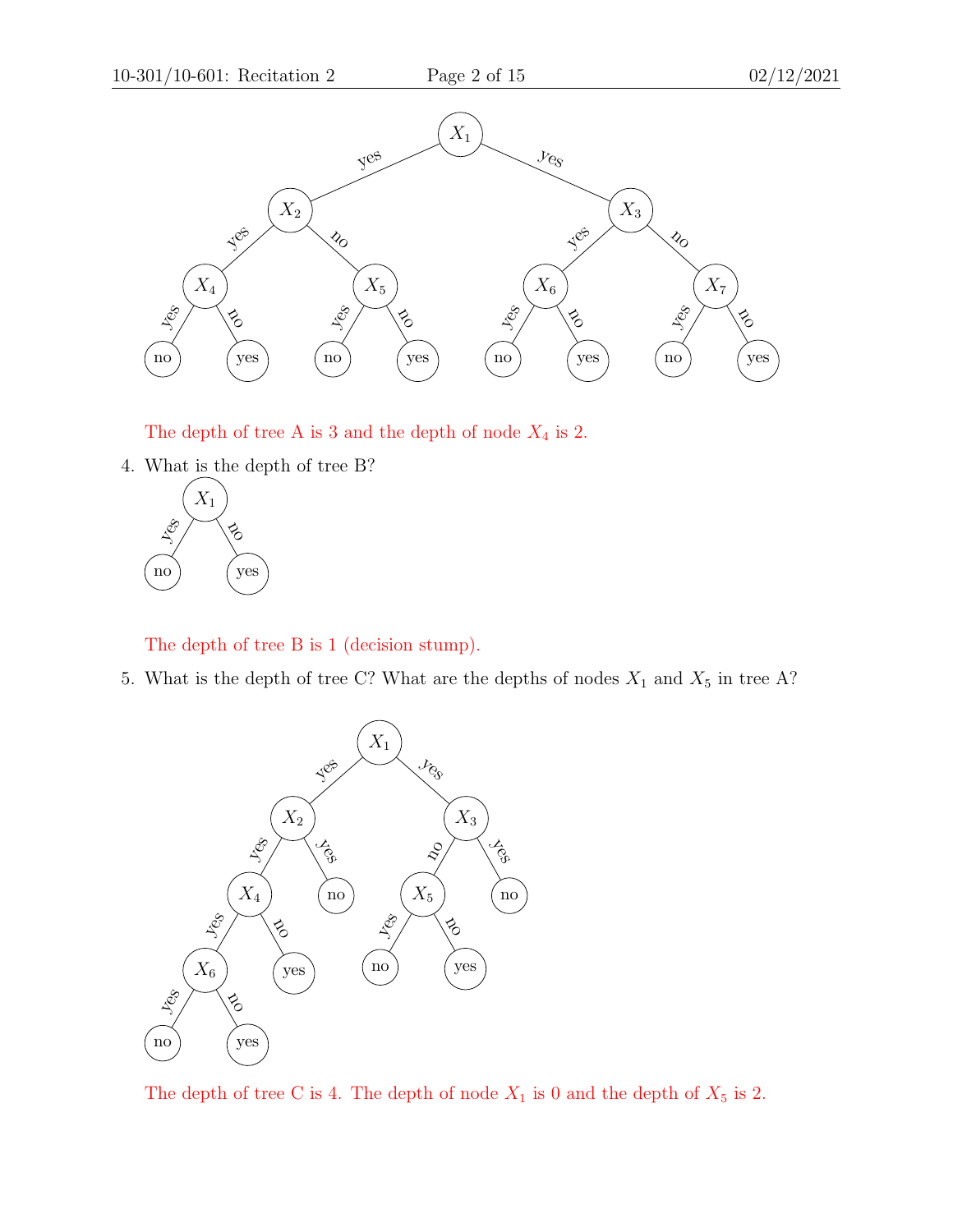6. In class coding and explanation of Depth First Traversal in Python. Link to the code: https://colab.research.google.com/drive/110jtswvTVxY1Jxvko75X6\_ [U\\_-Dfsh4ZQ?usp=sharing](https://colab.research.google.com/drive/11OjtswvTVxY1Jxvko75X6_U_-Dfsh4ZQ?usp=sharing)

Pre-order, Inorder and Post-order Tree Traversal

```
# This class represents an individual node
class Node:
   def __init__(self,key):
       self.left = None
       self.right = None
       self.val = keydef traversal1(root):
   if root is not None:
       # First recurse on left child
       traversal1(root.left)
       # then recurse on right child
       traversal1(root.right)
       # now print the data of node
       print(root.val, "\t",end="")
def traversal2(root):
   if root is not None:
       # First print the data of node
       print(root.val, "\t",end="")
       # Then recurse on left child
       traversal2(root.left)
       # Finally recurse on right child
       traversal2(root.right)
def traversal3(root):
   if root is not None:
       # First recur on left child
       traversal3(root.left)
       # then print the data of node
       print(root.val, "\t",end="")
       # now recur on right child
       traversal3(root.right)
def build_a_tree():
   root = Node(1)root.left = Node(2)root.right = Node(3)root.left.left = Node(4)
```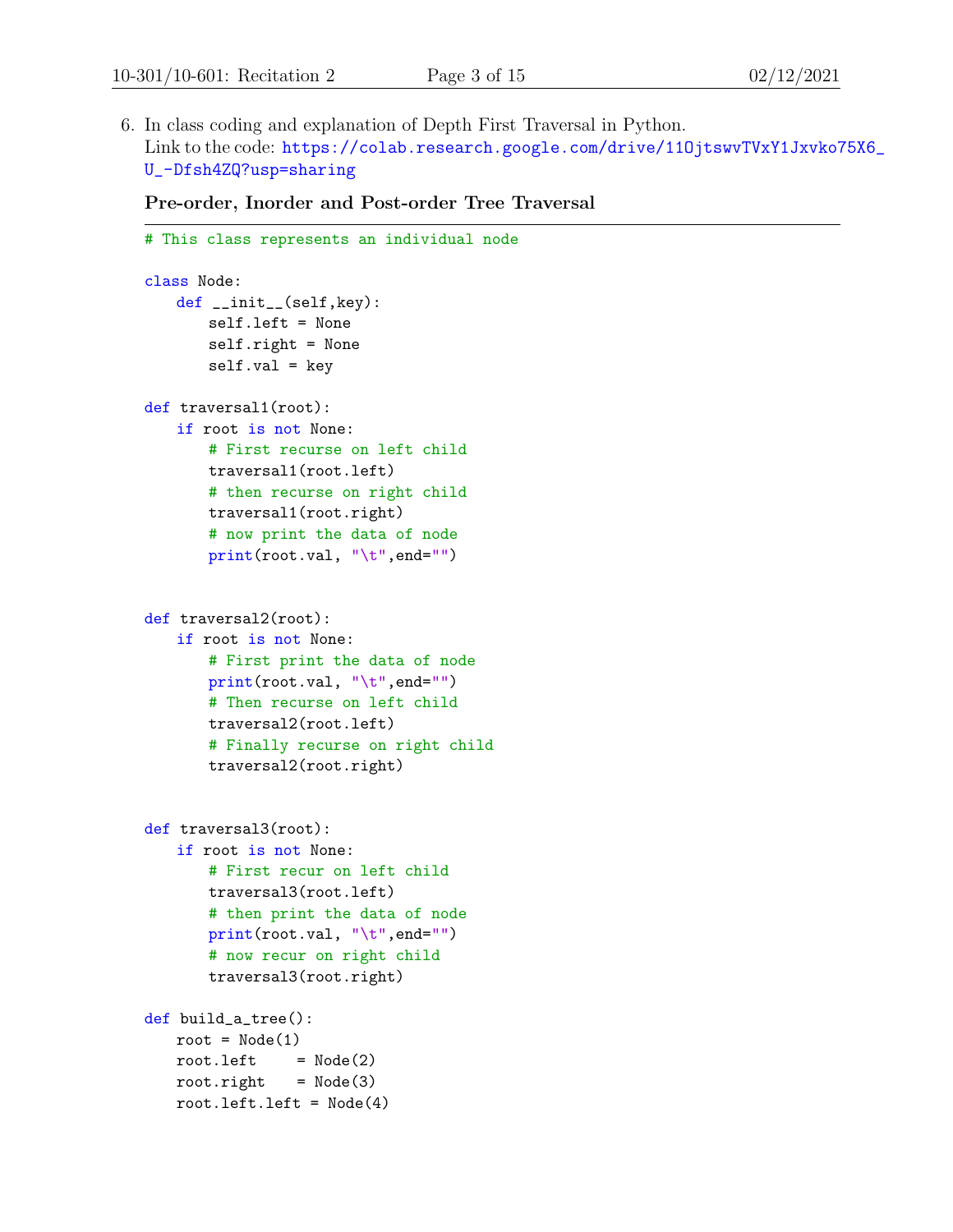```
root.left.right = Node(5)return root
if __name__ == '__main__':
   root = build_a_ttree()print ("traversal1 of binary tree is: ")
   traversal1(root)
   print("\n")
   print ("traversal2 of binary tree is: ")
   traversal2(root)
   print("\n")
   print ("traversal3 of binary tree is: ")
   traversal3(root)
```


Code Output

Traversal1 of binary tree is:

Traversal2 of binary tree is

Traversal3 of binary tree is

Now, identify which traversal function is Pre-Order, In-Order, Post-Order DFS respectively :

- traversal $1()$  is
- traversal $2()$  is
- traversal $3()$  is

Traversal1 of binary tree is 4 5 2 3 1 Traversal2 of binary tree is: 1 2 4 5 3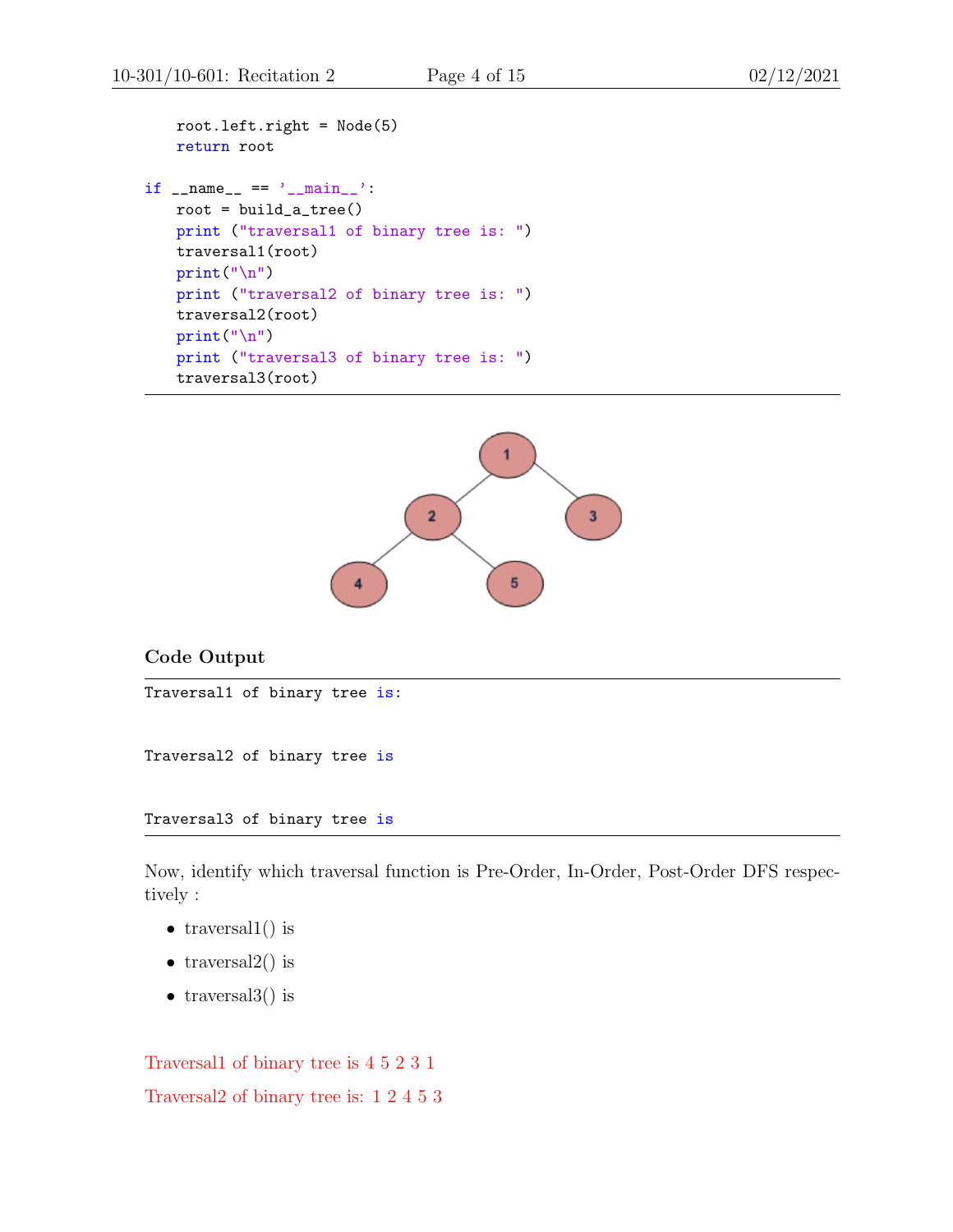Traversal3 of binary tree is 4 2 5 1 3

- traversal1() is Post-Order.
- traversal $2()$  is Pre-Order.
- $\bullet\,$  traversal<br>3() is In-Order.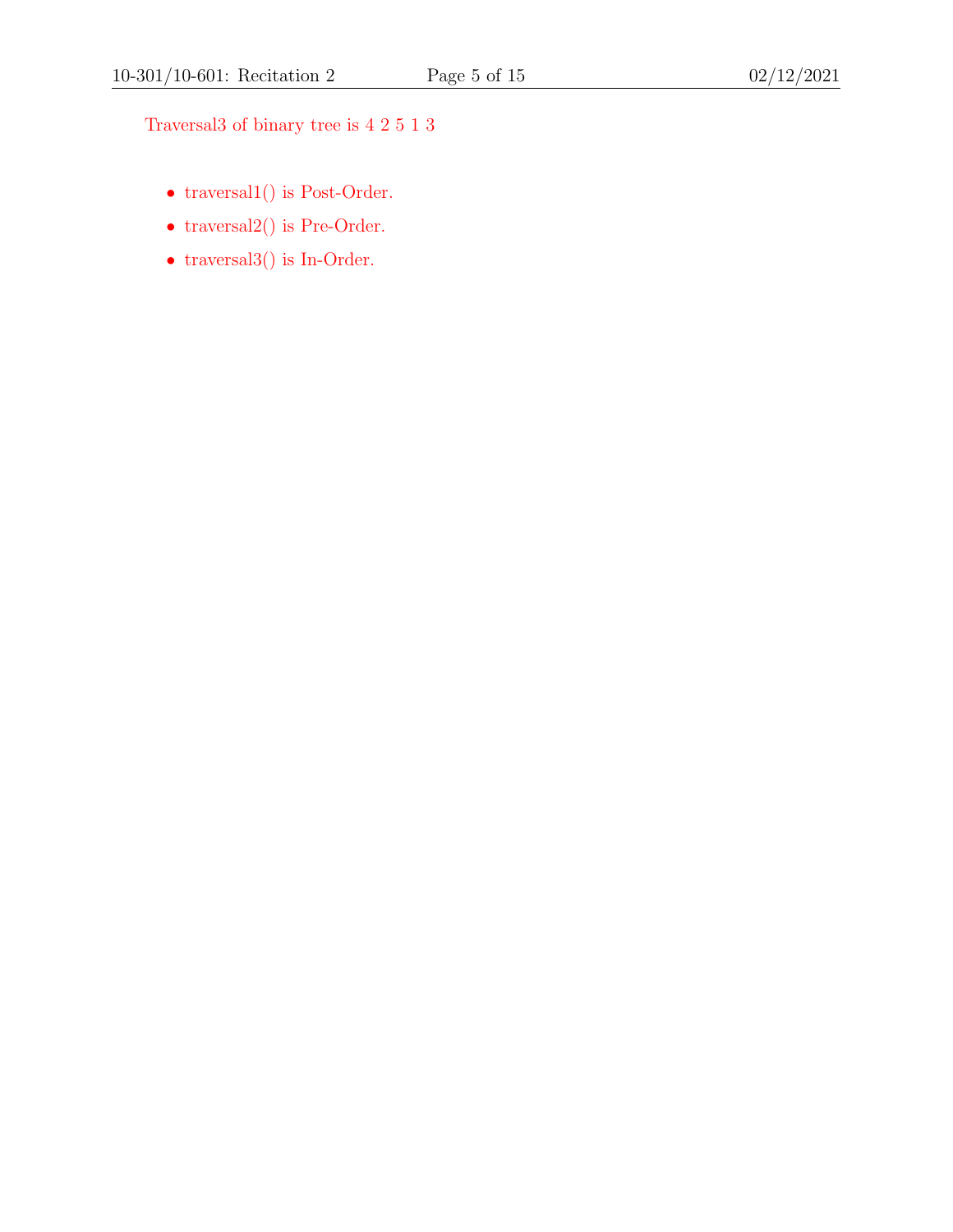## 2 ML Concepts: Mutual Information

### Information Theory Definitions:

• 
$$
H(Y) = -\sum_{y \in values(Y)} P(Y = y) \log_2 P(Y = y)
$$

• 
$$
H(Y | X = x) = -\sum_{y \in values(Y)} P(Y = y | X = x) \log_2 P(Y = y | X = x)
$$

- $H(Y | X) = \sum_{x \in values(X)} P(X = x)H(Y | X = x)$
- $I(X; Y) = H(Y) H(Y | X)$

#### Exercises

1. Calculate the entropy of tossing a fair coin. This is the average surprisal from each flip.

 $H(X) = -p(heads) \log_2(p(heads)) - p(tails) \log_2(p(tails))$  $=-\frac{1}{2}$  $\frac{1}{2} \log_2(\frac{1}{2})$  $(\frac{1}{2}) - \frac{1}{2}$  $\frac{1}{2} \log_2(\frac{1}{2})$  $(\frac{1}{2}) = 1$ 

2. Calculate the entropy of tossing a coin that lands only on tails. *Note:*  $0 \cdot \log_2(0) = 0$ .  $H(X) = -p(heads) \log_2(p(heads)) - p(tails) \log_2(p(tails))$ 

 $= -0 * log<sub>2</sub>(0) - 1 log<sub>2</sub>(1) = 0$ 

In other words we are never surprised by any flip. It's always tails.

- 3. Calculate the entropy of a fair dice roll.  $H(X) = -\sum_{x=1}^{6} \left(\frac{1}{6}\right)$  $\frac{1}{6}$ )  $\log_2(\frac{1}{6}$  $(\frac{1}{6}) = \log_2(6)$
- 4. When is the mutual information  $I(X;Y) = 0$ ?  $I(X; Y) = H(X) - H(X | Y)$  $I(X; Y)$  is 0 if and only if X and Y are independent. Mathematically,  $H(Y | X) = H(Y)$  making  $I(X; Y)$  go to 0. Intuitively, this is because if X and Y are independent, knowing one tells you nothing about the other and vice versa, so their mutual information is 0.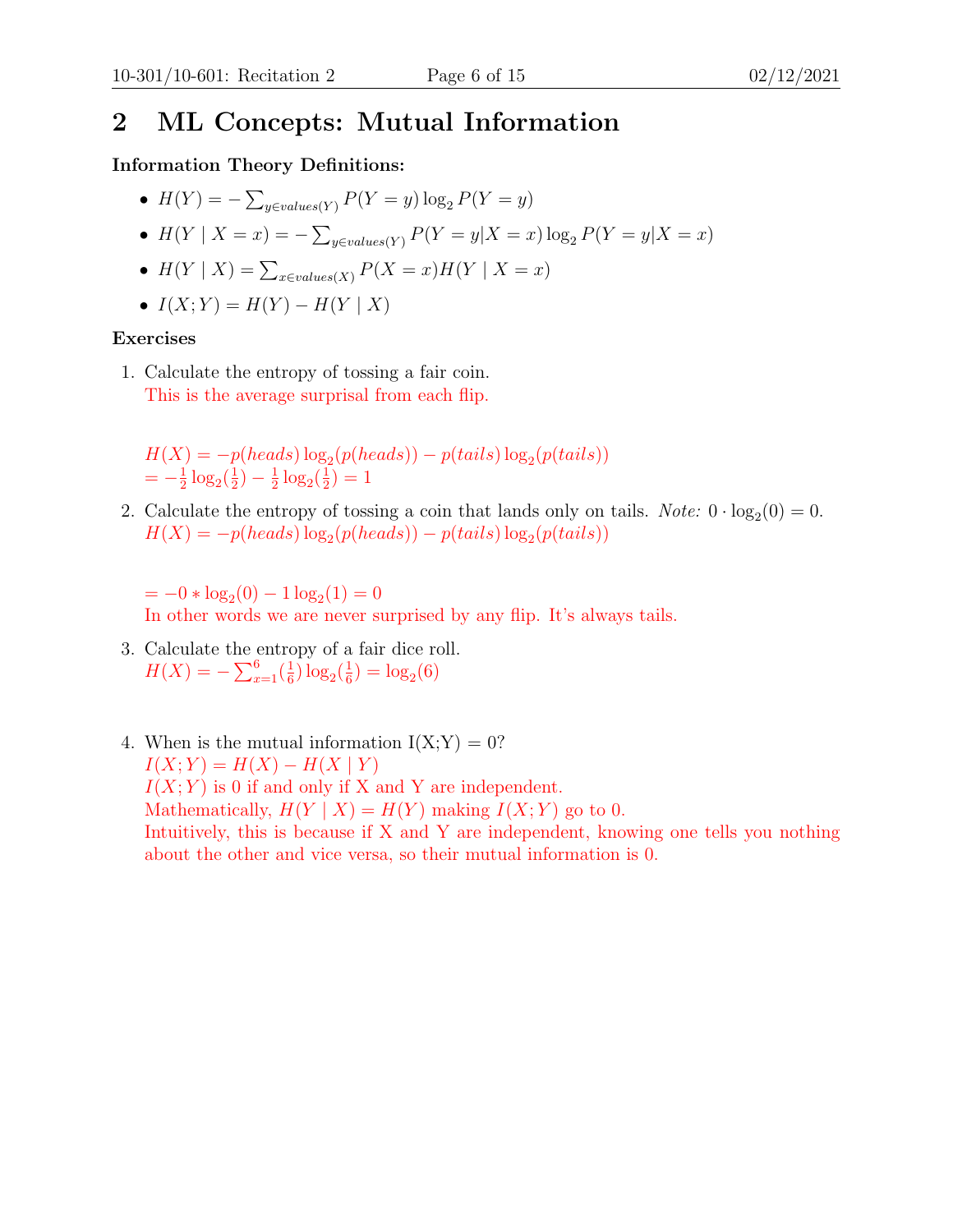| Outlook $(X_1)$ | Temperature $(X_2)$ | Humidity $(X_3)$ | Play Tennis? $(Y$ |
|-----------------|---------------------|------------------|-------------------|
| sunny           | hot                 | high             | $\mathbf{n}$      |
| overcast        | hot                 | high             | yes               |
| rain            | mild                | high             | yes               |
| rain            | cool                | normal           | yes               |
| sunny           | mild                | high             | $\mathbf{n}$      |
| sunny           | mild                | normal           | yes               |
| rain            | mild                | normal           | yes               |
| overcast        | hot                 | normal           | yes               |

#### Used in Decision Trees:

- 1. Using the dataset above, calculate the mutual information for each feature  $(X_1, X_2, X_3)$ to determine the root node for a Decision Tree trained on the above data.
	- What is  $I(Y; X_1)$ ?
	- What is  $I(Y; X_2)$ ? 0.061
	- What is  $I(Y; X_3)$ ? 0.311
	- What feature should be split on at the root node?
	- $H(Y) = -\frac{6}{8} * \log_2(\frac{6}{8})$  $\frac{6}{8}$ ) –  $\frac{2}{8}$  $\frac{2}{8} * \log_2(\frac{2}{8})$  $(\frac{2}{8}) \approx 0.811$ 
		- $I(Y; X_1) = 0.467$

For attribute  $X_1$ ,

$$
- H(Y | X_1 = sunny) = -[\frac{1}{3} * \log_2(\frac{1}{3}) + \frac{2}{3} * \log_2(\frac{2}{3})] \approx 0.918
$$
  
\n
$$
- H(Y | X_1 = rain) = 0
$$
  
\n
$$
- H(Y | X_1 = overcast) = 0
$$
  
\n
$$
\implies H(Y | X_1) = [\frac{3}{8} * 0.918 + \frac{3}{8} * 0 + \frac{2}{8} * 0] \approx 0.344
$$
  
\n
$$
\implies I(Y; X_1) \approx 0.811 - 0.344 = 0.467
$$

•  $I(Y; X_2) = 0.061$ 

For attribute  $X_2$ ,

 $- H(Y | X_2 = hot) = -\left[\frac{1}{3}\right]$  $\frac{1}{3} * \log_2(\frac{1}{3})$  $(\frac{1}{3}) + \frac{2}{3} * \log_2(\frac{2}{3})$  $(\frac{2}{3})] \approx 0.918$  $- H(Y | X_2 = cool) = 0$  $- H(Y | X_2 = mild) = -[\frac{3}{4}]$  $\frac{3}{4} * \log_2(\frac{3}{4})$  $\frac{3}{4}$ ) +  $\frac{1}{4} * \log_2(\frac{1}{4})$  $(\frac{1}{4})] \approx 0.811$  $\implies H(Y | X_2) = \left[\frac{3}{8} * 0.918 + \frac{1}{8} * 0 + \frac{4}{8} * 0.811\right] \approx 0.75$  $\implies I(Y; X_2) \approx 0.811 - 0.75 = 0.061$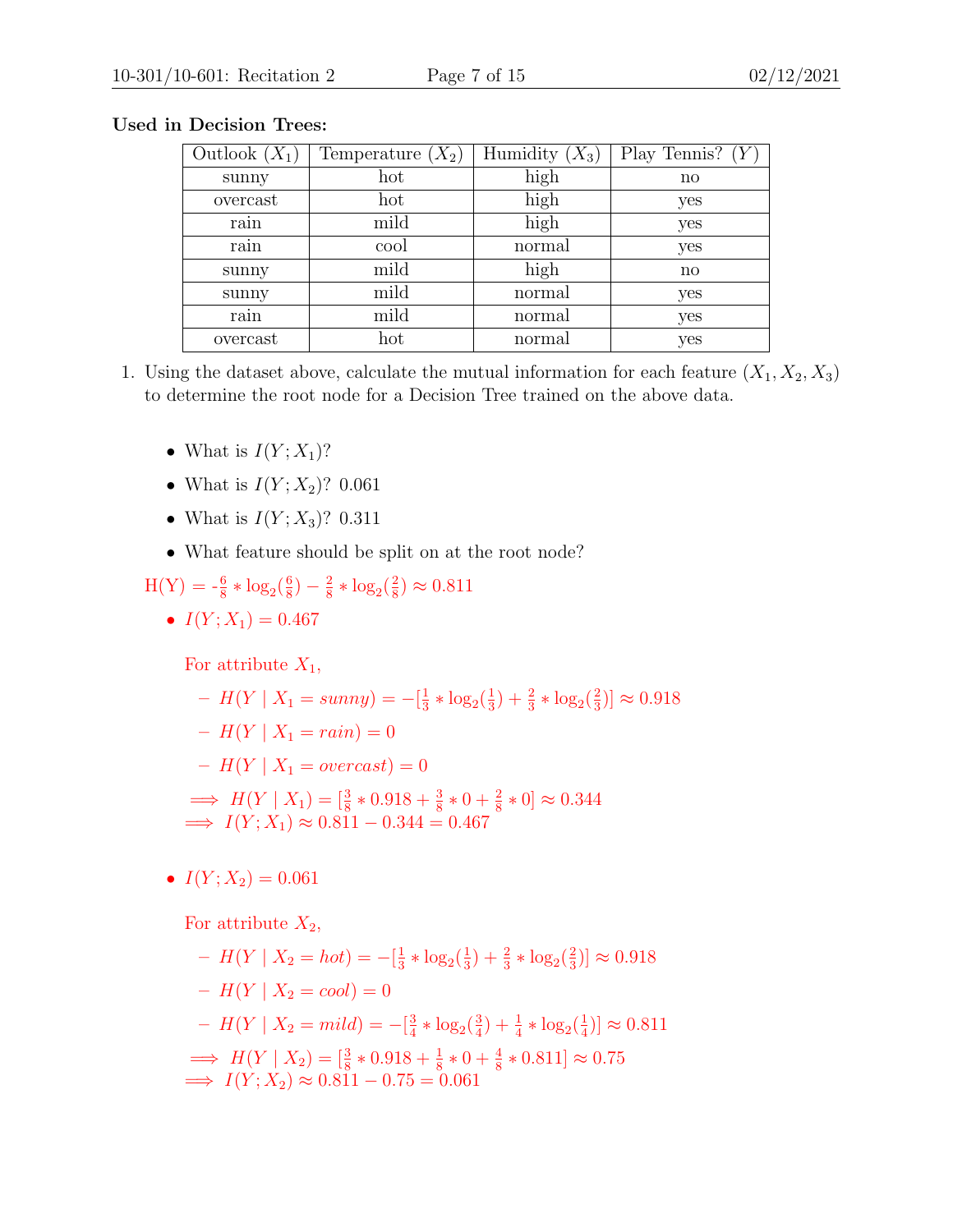•  $I(Y; X_3) = 0.311$ 

For attribute  $X_3$ ,

 $- H(Y | X_3 = high) = -[\frac{1}{2}]$  $\frac{1}{2} * \log_2(\frac{1}{2})$  $(\frac{1}{2}) + \frac{1}{2} * \log_2(\frac{1}{2})$  $(\frac{1}{2})] = 1$  $-H(Y | X_2 = normal) = 0$  $\implies H(Y | X_3) = \left[\frac{4}{8} * 1.0 + \frac{4}{8} * 0\right] = 0.5$  $\implies I(Y; X_3) \approx 0.811 - 0.5 = 0.311$ 

• Split on  $X_1$  at the root node

Since splitting on attribute  $X_1$  gives the highest mutual information, the root node is  $X_1$ .

2. Calculate what the next split should be.

From the above part, as we can see that the sub-datasets  $\mathcal{D}_{(X_1=rain)}$  and  $\mathcal{D}_{(X_1=overs)$ are pure, there will be no further splitting on those and we will place a leaf node with label assignment decided by majority vote classifier. So, we need to split only on the sub-dataset  $\mathcal{D}_{(X_1=sunny)}$ . Now, we will use only  $\mathcal{D}_{(X_1=sunny)}$  to estimate the probabilities for the next split.

$$
H(Y) = -\frac{1}{3} * \log_2(\frac{1}{3}) - \frac{2}{3} * \log_2(\frac{2}{3}) \approx 0.918
$$

For attribute  $X_2$ ,

- $H(Y | X_2 = hot) = 0$
- $H(Y | X_2 = cool) = 0$
- $H(Y | X_2 = mild) = -[\frac{1}{2}]$  $\frac{1}{2} * \log_2(\frac{1}{2})$  $(\frac{1}{2}) + \frac{1}{2} * \log_2(\frac{1}{2})$  $(\frac{1}{2})] = 1$

 $\implies H(Y | X_2) = [\frac{2}{3} * 1.0 + \frac{1}{3} * 0] \approx 0.67$  $\implies I(Y; X_2) \approx 0.918 - 0.67 \approx 0.25$ 

For attribute  $X_3$ ,

- $H(Y | X_3 = high) = 0$
- $H(Y | X_3 = normal) = 0$

 $\implies H(Y | X_3) = \left[\frac{2}{3} * 0 + \frac{1}{3} * 0\right] = 0$  $\implies I(Y; X_3) \approx 0.918$ 

We split using attribute  $X_3$  as it gives the highest mutual information.

3. Draw the resulting tree.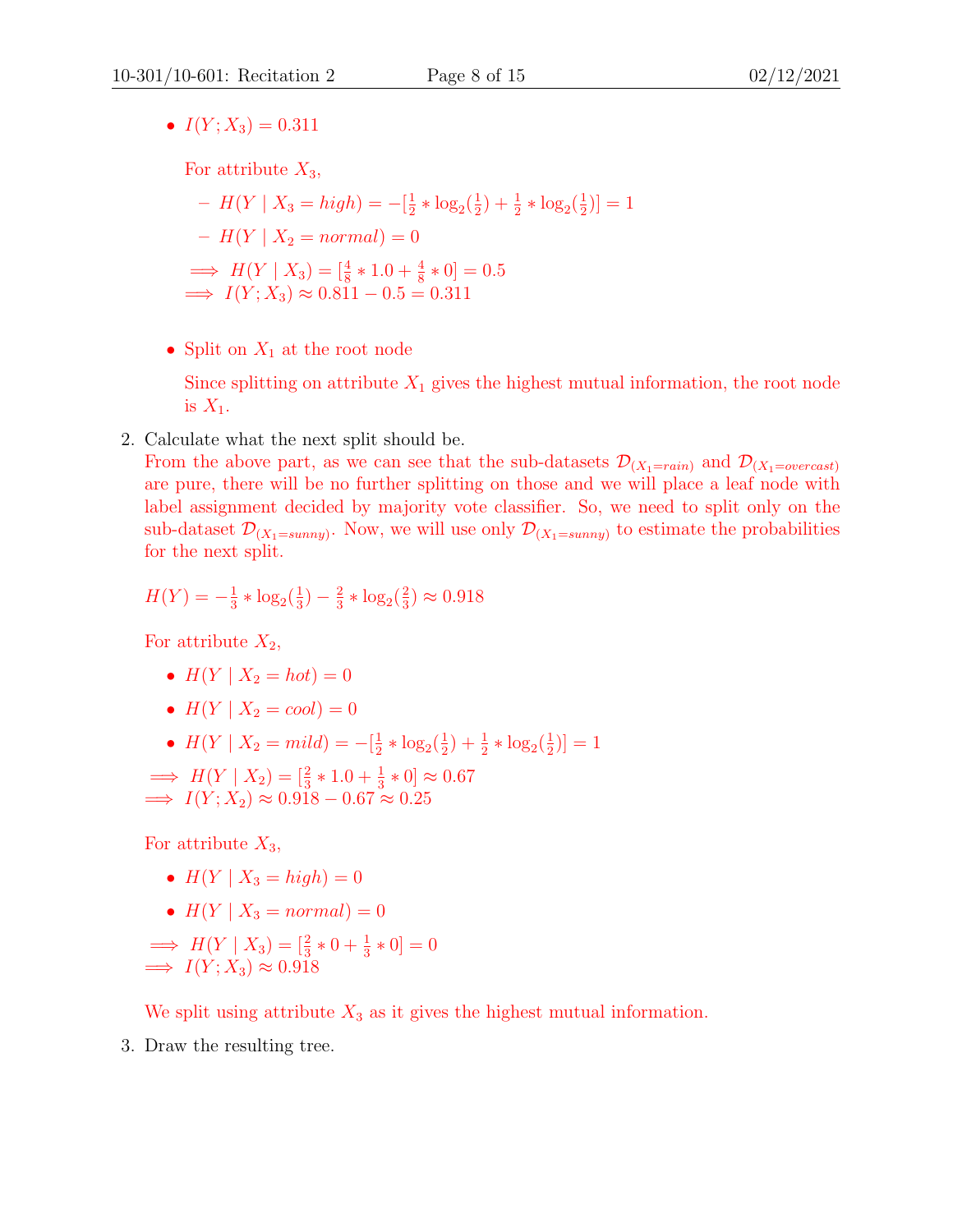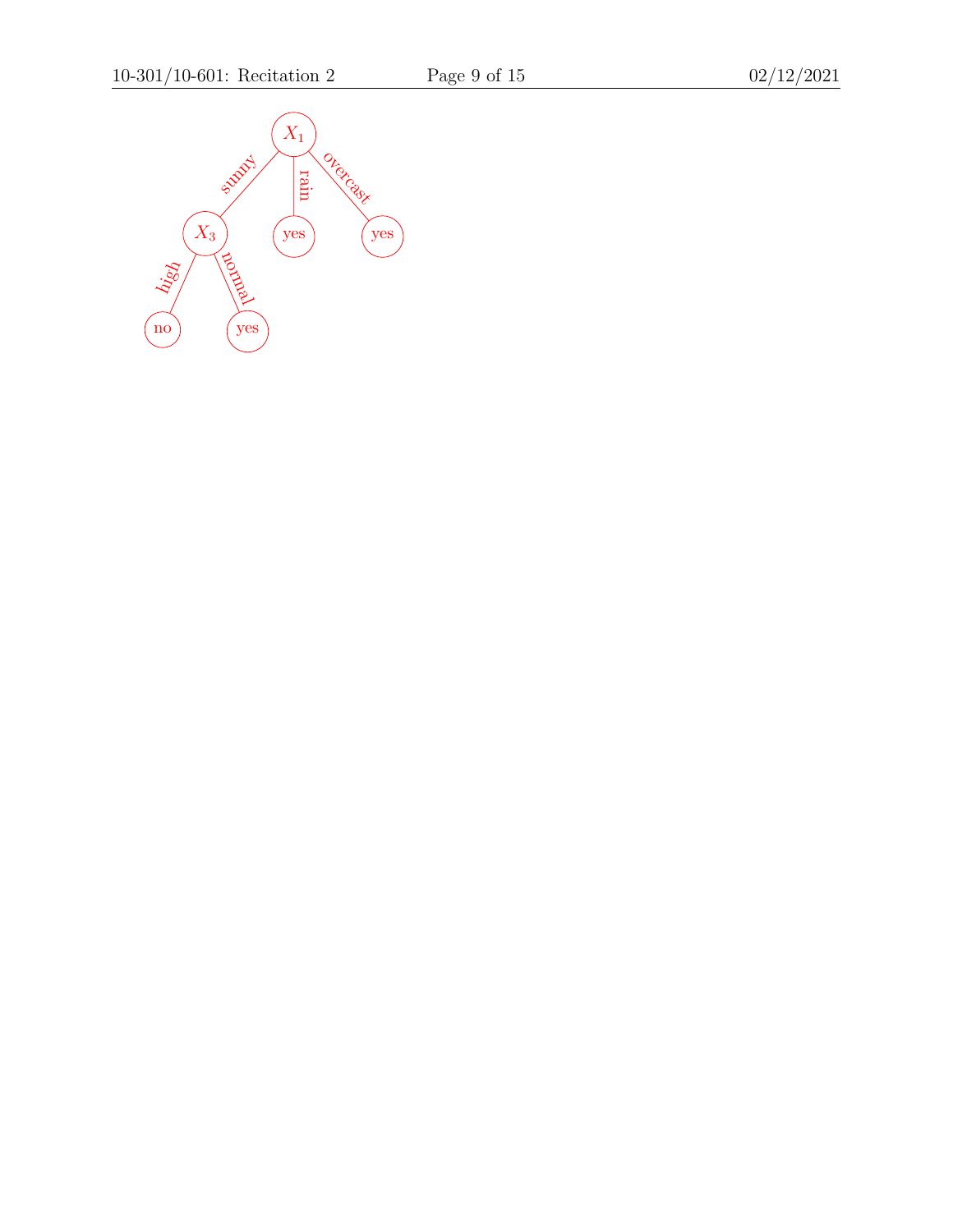## 3 ML Concepts: Construction of Decision Trees

In this section, we will go over how to construct our decision tree learner on a high level. The following questions will help guide the discussion:

1. What exactly are the tasks we are tackling? What are the inputs and outputs? The task: Given a set of train data, test data, and max depth of a tree, we want to do

the following:

- 1. Use the train data to learn a decision tree classifier.
- 2. Use our trained classifier to predict the labels of both the train and the test data
- 3. Calculate the error rates for our classifier on the train and test data
- 2. What are the inputs and outputs at training time? At testing time? For training inputs:
	- The max-depth of the tree
	- The training data

For training outputs:

• A fully trained decision tree

For testing inputs:

• A new dataset in the same format as the training data

For testing outputs:

- A prediction for every input row of the dataset given
- 3. At each node of the tree, what do we need to store? Some of the most basic things we want to store:
	- The attribute to split at the node
	- The subset of data at a given node
	- The left and right child nodes
	- Node depth

Note that this list (and the list on the next question) is not exhaustive. One might want to store other items that can aid the implementation.

- 4. What do we need to do at training time?
	- Check "stopping criteria" (e.g. if max depth has been reached, or if the node is pure). If either are true, run majority vote at the node.
	- Calculate entropy and mutual information for the non-used attributes and select the best attribute to split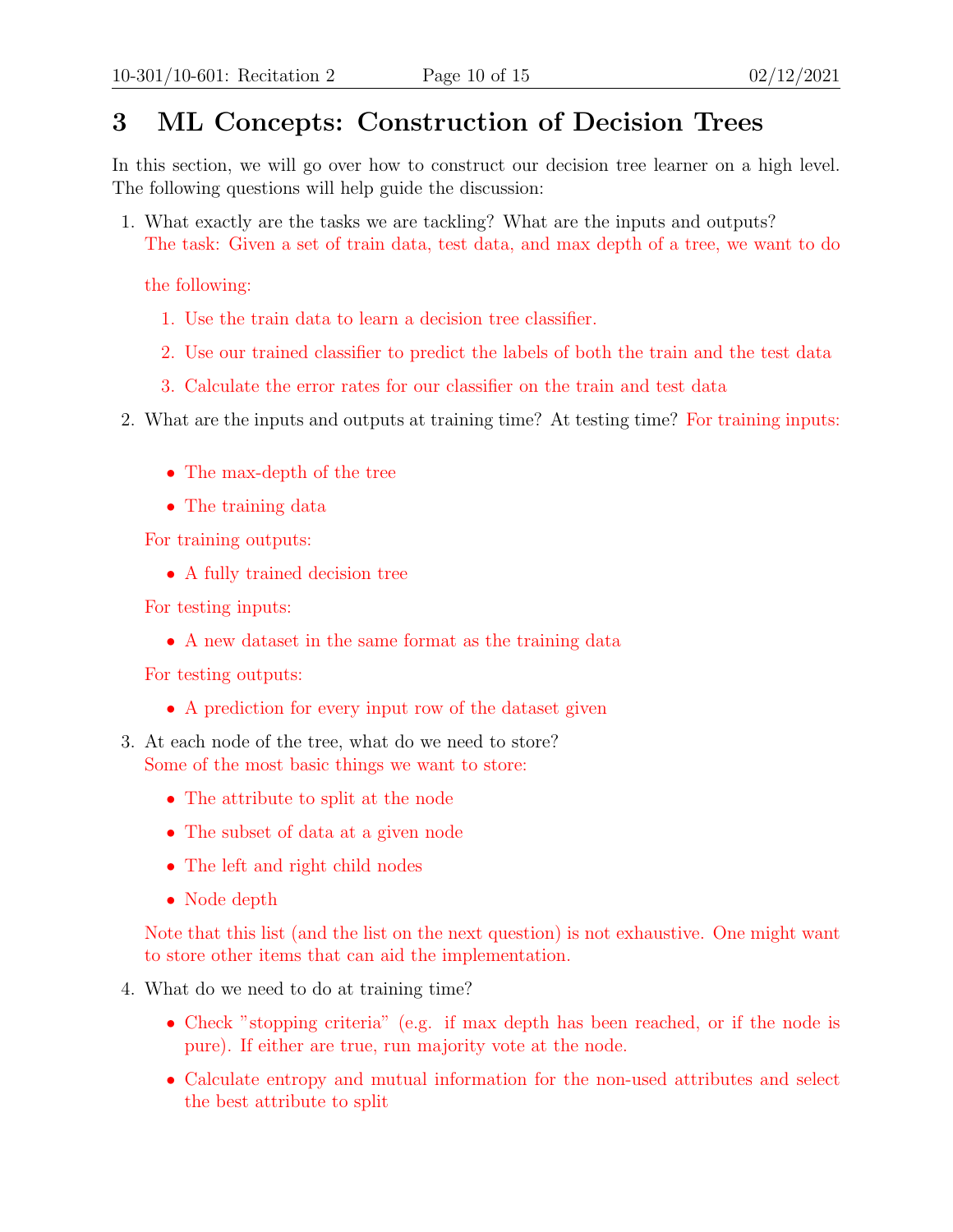- $\bullet\,$  Split the data based on the selected attributes
- 5. What happens if max depth is 0? Majority Vote
- 6. What happens if max depth is greater than the number of attributes? Stop growing the tree when all attributes are used.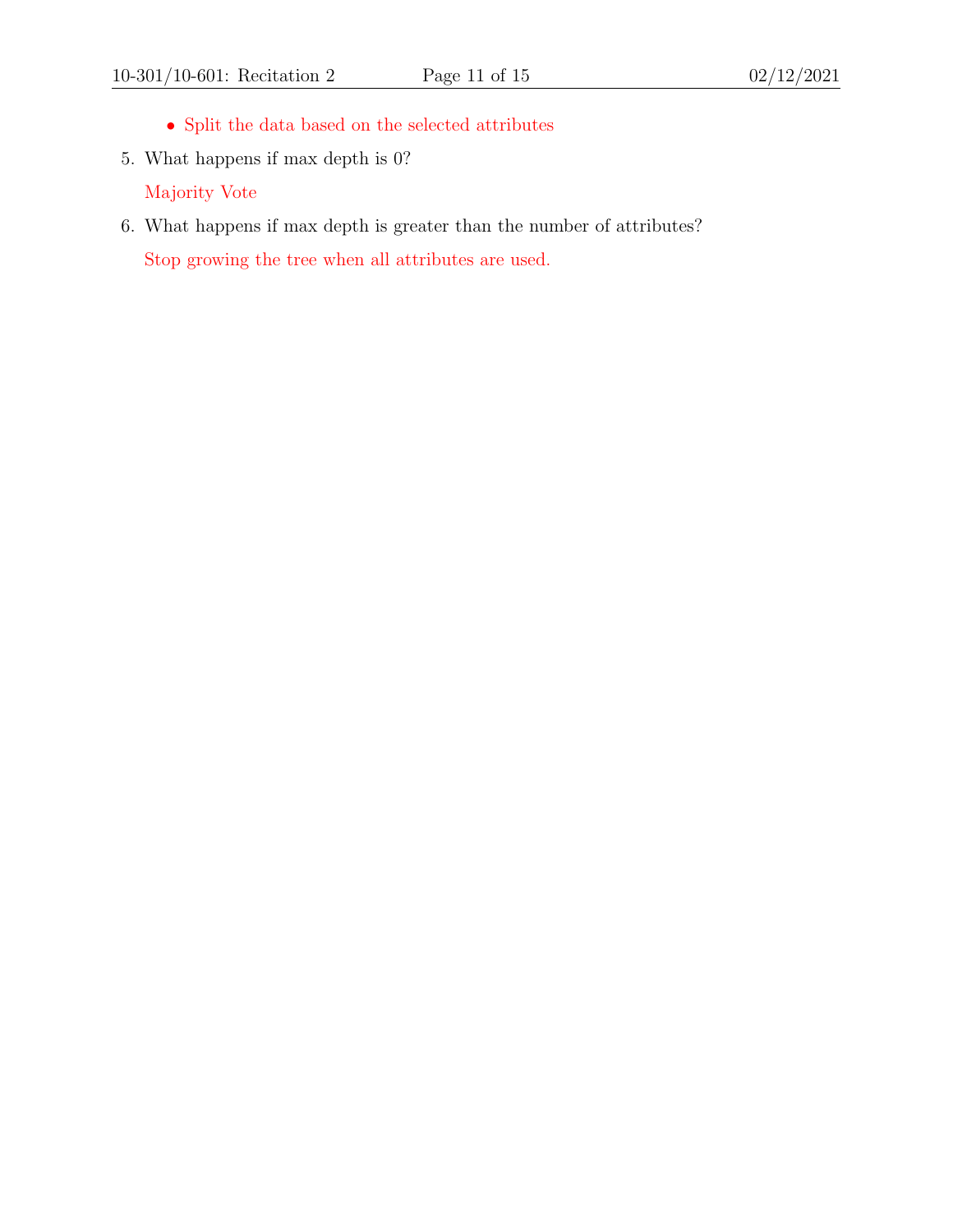# 4 Programming: Debugging w/ Trees

### pdb and common commands

- import pdb then pdb.set\_trace()
- $\bullet$  n (next)
- ENTER (repeat previous)
- $q$  (quit)
- p variable (print value)
- c (continue)
- b (breakpoint)
- l (list where you are)
- s (step into subroutine)
- r (continue until the end of the subroutine)
- ! python command

#### Real Practice

• In this (extremely contrived) example, we will reversing a 2d list in python.

## Buggy Code

• add pdb.set\_trace() before the line that is causing the error

```
#reverse the rows of a 2D array
def reverse(original):
   rows = len(original)cols = len(original[0])new = [0]*cols]*rowsfor i in range(rows):
       for j in range(cols):
          oppositeRow = rows-i
          new[oppositeRow][j]=original[i][j]
   return new
a = [[1,2],[3,4],
   [5,6]]
```

```
print(reverse(a))
```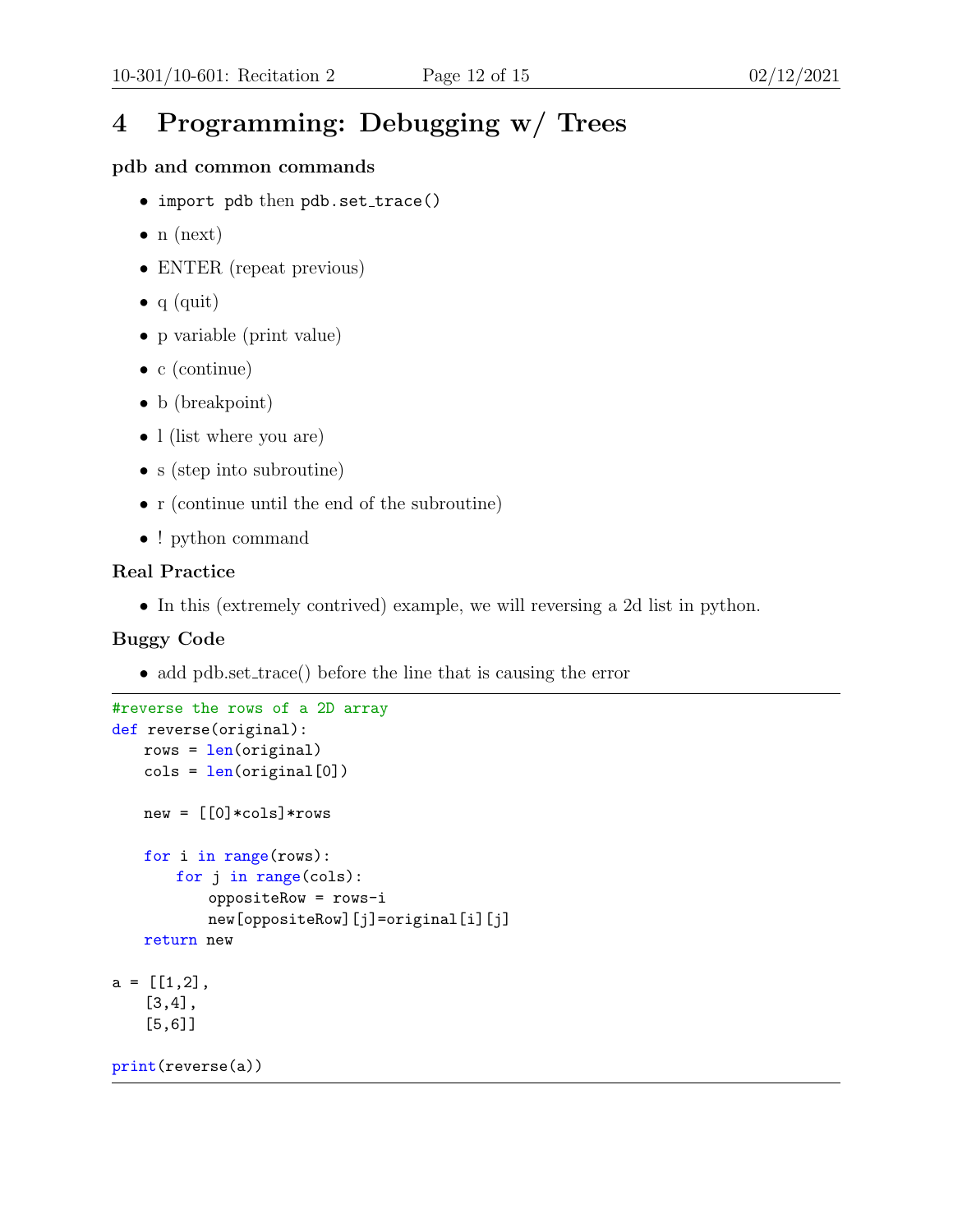Solution: There are two errors:

- 1. oppositeRow should be set to rows-i-1 as it will be out of bounds otherwise
- 2. Creating a 2d list with  $new = [[0 * \textit{cols}] * \textit{rows}$  will result in aliasing.

```
#reverse the rows of a 2D array
def reverse(original):
   rows = len(original)
   cols = len(original[0])
   new = [ ( [0] * cols) for row in range(rows) ]for i in range(rows):
       for j in range(cols):
           oppositeRow = rows-i-1
           new[oppositeRow][j]=original[i][j]
   return new
a = [[1,2],[3,4],
   [5,6]]
```
print(reverse(a))

#### Buggy Code

```
import numpy as np
Mat = [1, 0, 0, 0],[0,1,1,0],
      [1,0,0,0],
      [0,1,-1,1],
      [0,0,1,0]]
#biggestCol takes a binary - 2d array without headers and returns
#the index of the column with the most non-zero values
def biggestCol(Mat):
   #get the number of columns and initialize variables
   numCol = len(Mat[0])maxValue = -1maxIndex = -1#iterate over the columns of the matrix
   for col in range(numCol):
       #counts the number of nonzero values
```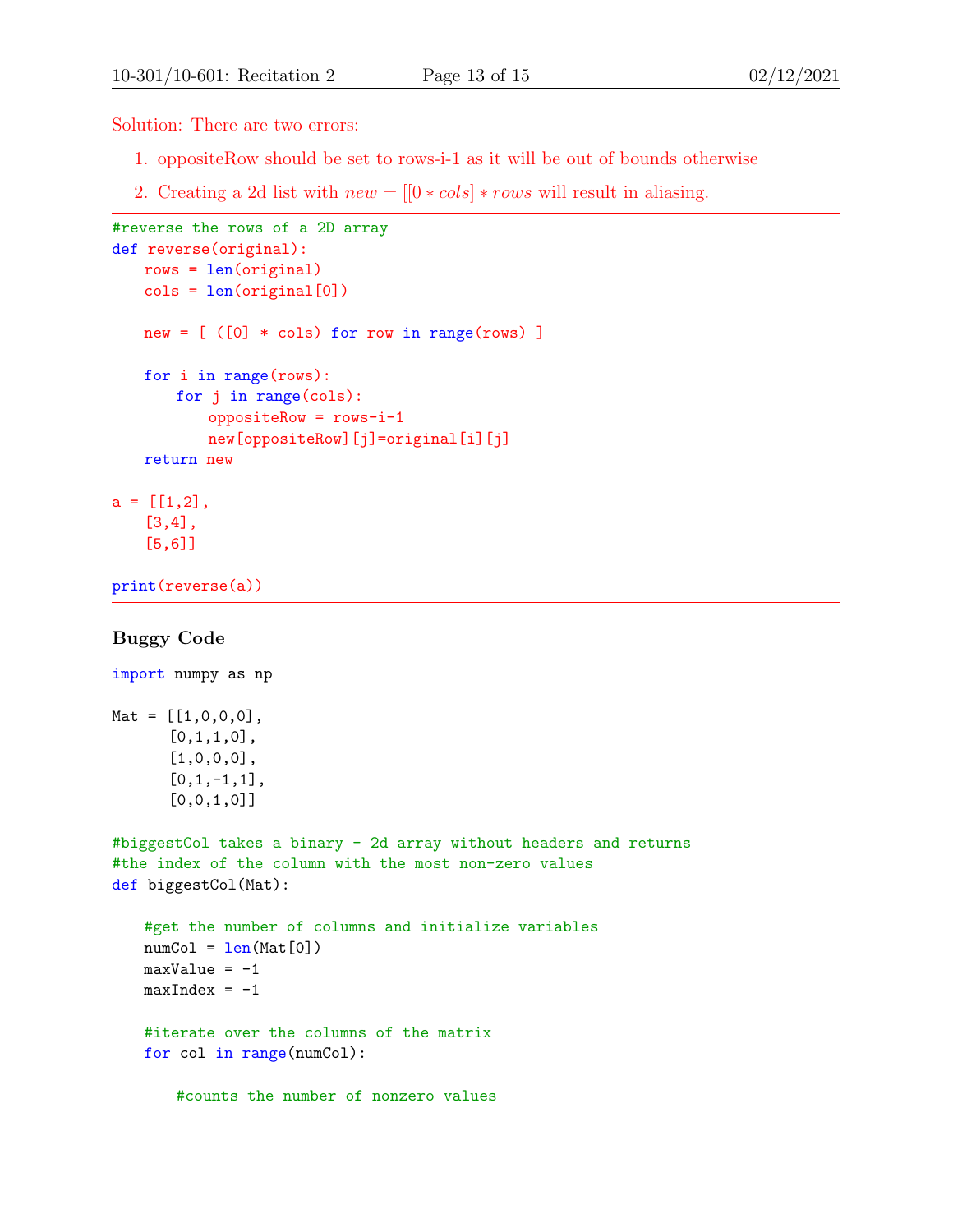```
count = np.count_nonzero(Mat[:,col])
       #change max if needed
       if count > maxValue:
          maxValue = count
          maxIndex = colreturn maxIndex
#helper
def getCount(Mat,col):
   numRow = len(Mat)count = 0for row in range(numRow):
       count+= Mat[row][col] == 1return count
#correct answer is column index 2!
print("column index %d has the most non-zero values" % biggestCol(Mat))
```
Solution: There are two errors:

- 1. we should be calling getCount instead of np.count nonzero
- 2. getCount should be checking if the cell is not equal to 0

```
Mat = [1, 0, 0, 0],[0,1,1,0],
       [1,0,0,0],
       [0,1,-1,1],
       [0,0,1,0]]
```
import numpy as np

```
#biggestCol takes a binary - 2d array without headers and returns
#the index of the column with the most non-zero values
def biggestCol(Mat):
```

```
#get the number of columns and initialize variables
numCol = len(Mat[0])maxValue = -1maxIndex = -1#iterate over the columns of the matrix
for col in range(numCol):
```